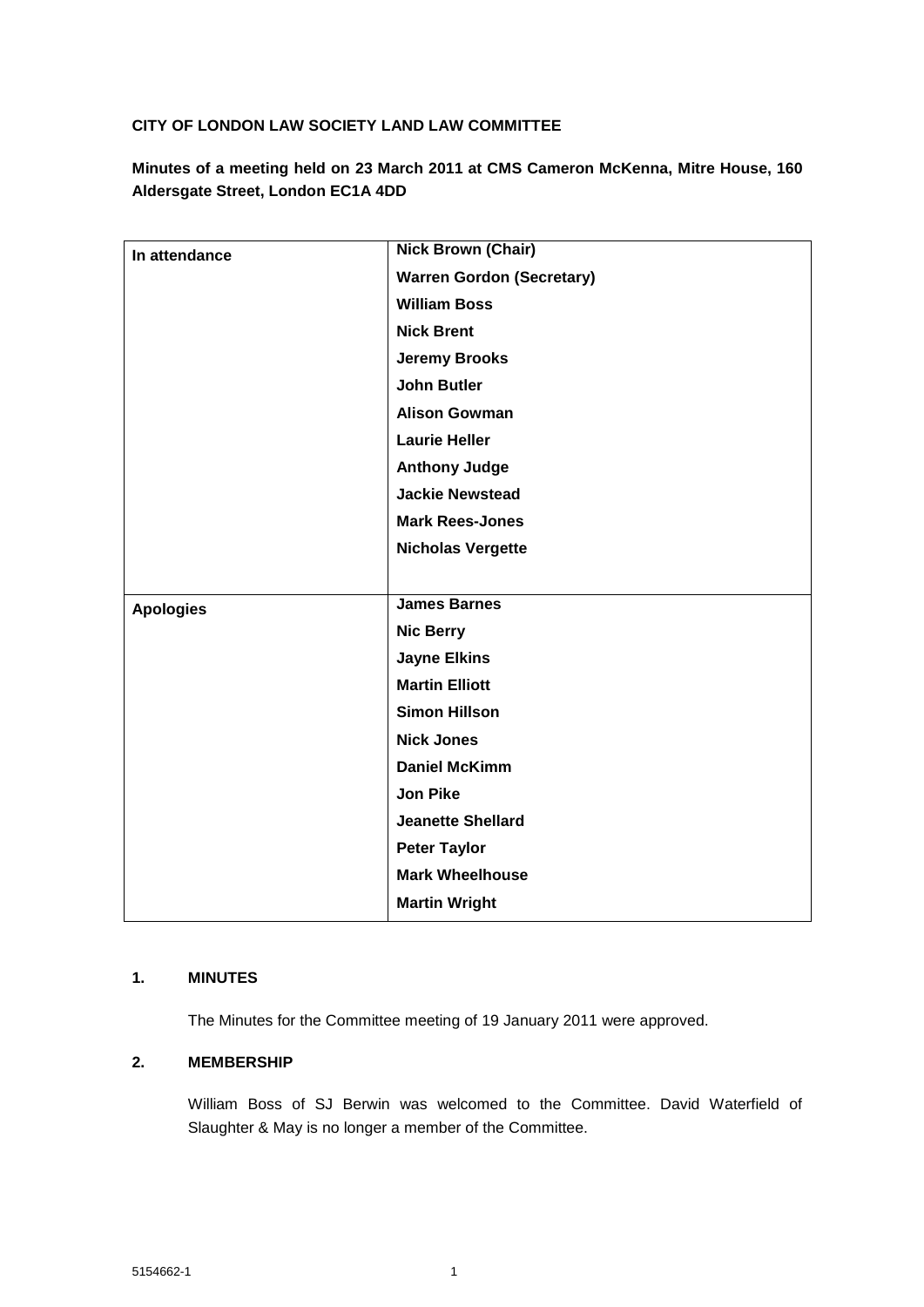#### **3. CLLS CERTIFICATE OF TITLE**

A meeting of a sub-group of the Land Law committee took place on 15 March 2011 to discuss a new  $7<sup>th</sup>$  edition of the CLLS certificate of title. There follows a note of that meeting, that formed the basis of the discussion at the committee meeting.

# **Summary of main points from meeting on 15 March 2011 to discuss CLLS certificate of title**

Attendees: Nick Brown, Warren Gordon, Jackie Newstead, Mark Rees-Jones.

1. The Notes to the Certificate will make it clear that it is unsuitable for a short term lease. The front sheet of the Certificate will allow for brief details of the transaction to be provided. The Certificate will no longer be known as "long form". The distinction with the CLLS's Report on Title is clear enough.

2. Generally, the various parts of Schedule 5 will be incorporated into the relevant sections of the Certificate. This will make it more user-friendly. Parts 1- 4 of Schedule 5 (providing specific details about the property, its benefits, incumbrances and use) will become a new Schedule 2 with existing Schedules 2, 3 and 4 becoming new Schedules 3, 4 and 5 respectively.

In the new Schedules 3, 4 and 5, each statement will be followed by "Qualification" and a space for any qualification to be added. Qualifications will be italicised to make the Certificate easier to read. Clauses 2.1.3, 2.1.4 and 2.3 will be qualified in a similar way, as will paragraph 4 of Schedule 1. Paragraph 2.9 of Schedule 1 will need to be amended, otherwise a qualification will be qualified! The effect of this is Parts 6, 7C and 8C of current Schedule 5 will not be necessary. Parts 7A and 7B of Schedule 5 will become Parts 1 and 2 of new Schedule 4, so that the specific details of the headlease and ancillary licences are in the same schedule as the Lease statements (which will become Part 3).

For the Letting Documents (current Schedule 4), it was considered that the Certificate needs to be made more user-friendly. To that end, consideration will be given to having, as an alternative Letting Documents Schedule, the occupational lease schedule produced by the LPSLG (PSL group) for the  $6<sup>th</sup>$  edition (or a variant). Where there are only one or two Letting Documents, Parts 8A and 8B of current Schedule 5 will become Parts 1 and 2 of new Schedule 5, so that the specific details of the occupational leases and ancillary licences are in the same schedule as the Letting Document statements (which will become Part 3).

3. There will be a new statement in clause 2.1.3 that there are no benefits being acquired through prescription. Clause 2.1.4 will refer to the Company having absolute title, enabling a qualification to be made if there is a different class of title.

4. The references at the beginning of current Schedules 3 and 4 to the relevant qualifications in Schedule 5 will be removed, since they can be more readily included in clauses 2.1.3/2.4.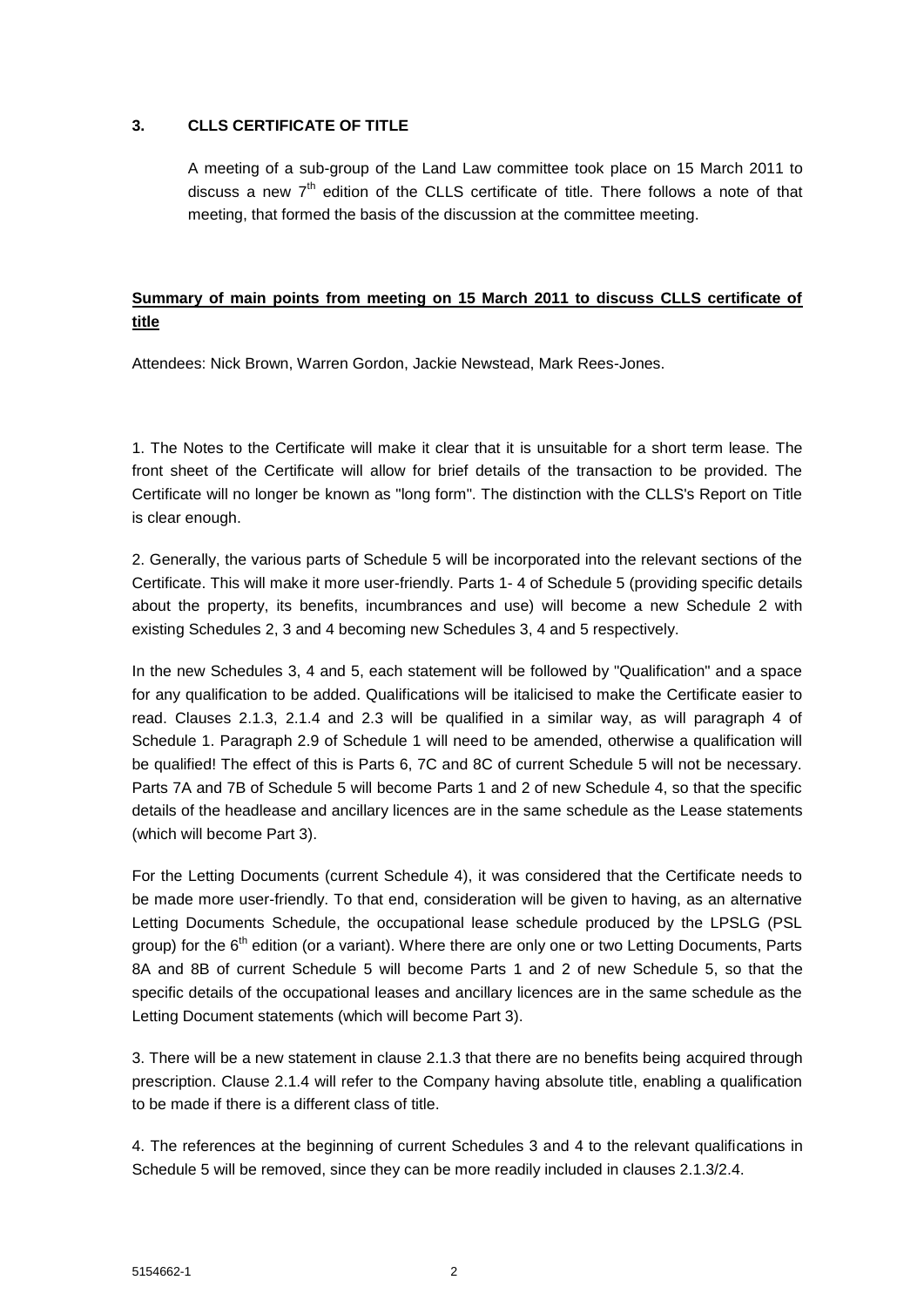5. Clause 4.3 will now refer to the CPSEs (which will be defined). There was some discussion about whether various references to "Seller" in the Certificate are needed in the light of 4.3 and about the circumstances at which 4.3 is aimed. 4.3 appears, primarily, aimed at the Company buying the property from the Seller and the Certificate being provided to a funder for the purchase- in those circumstances, the Company will very much rely on information from the Seller.

The other main transaction where the "Seller" reference may be relevant is a sale of the shares in the Company owning the property. However, 4.3 does not fit that situation and a specific qualification would need to be drafted.

It was considered that 4.3 does not adequately address the concept of the Company's knowledge reflecting information provided by the Seller's solicitors. One way to address this is to be specific in the Certificate as to the source of the information- if such an approach is adopted, there may be no need to refer to the "Group" definition, only mentioned in paragraph 1.7 of Schedule 1.

The approach taken in relation to warranties for share sale transactions may also help to inform the approach taken by the Certificate.

6. It was considered that the CLLS Planning Law committee (Rupert Jones) should be consulted on necessary changes to the Certificate to take account of the community infrastructure levy and the Localism Bill (recognising, of course, that the latter, in particular, is not yet set in stone).

7. Specialist tax advice would be sought on whether changes are needed to the VAT/SDLT statements in current Schedules 3 and 4.

8. There is a need to retain the separate references to "Property" and "Premises", although some of the specific references in the Certificate need tidying up. It is correct, generally, to refer to Premises in current Schedule 3 (and not Property), since the area demised by the head lease may not form the whole of the Property (which may be part freehold, part leasehold).

9. Paragraph 2.9 of Schedule 1 (Rights of Third Parties Act statements) will only expressly refer to the disclosures in Part 6 of current Schedule 5 in relation to the statement that none of the documents expressly provide for third parties being able to use the Act.

10, Paragraph 1.3 of current Schedule 2 will be re-worded so that the Company confirms no further SDLT returns are required (in respect of transactions with an effective date prior to the date of the Certificate) and the certifier will confirm that there is nothing in any relevant document to indicate such further returns are required.

11. In relation to paragraphs 14-16 (planning permissions), the Company may not know about all applications for planning permission made by its tenants, particularly where there are a large number of tenants and the subject matter is of minor importance. Query whether this should be covered in the notes to users, or through an amendment to the paragraphs themselves.

12. Paragraph 4.2.1 of current Schedule 3 will be amended to remove the reference to the taking of all steps, replacing it with a statement that no rent reviews are currently outstanding etc.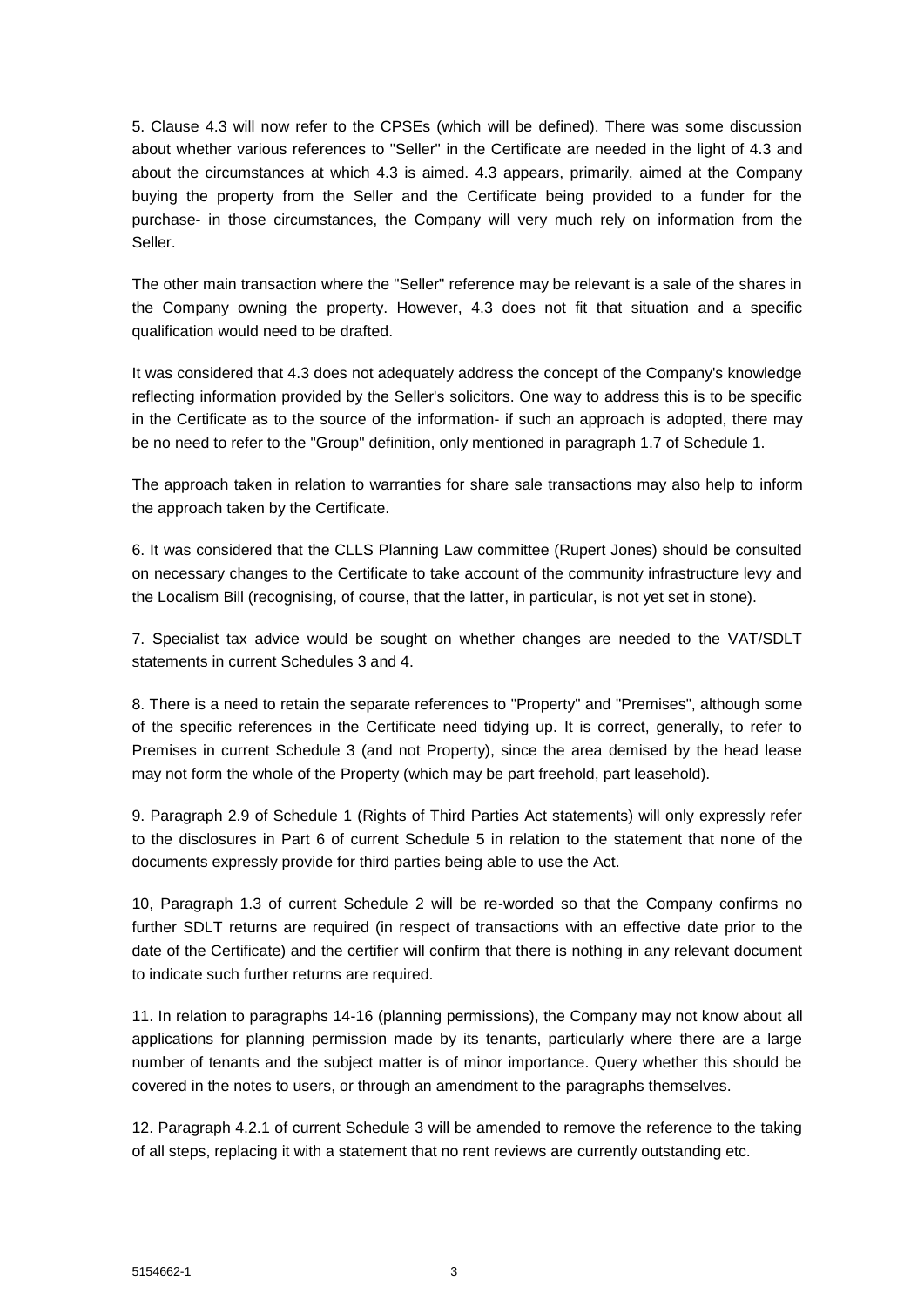13. Paragraph 9.5 will be amended so that, in the event of reinstatement being frustrated, the paragraph will only provide for insurance monies being shared between the parties with reference to the value of their interests. The reference to insurance monies being payable to the landlord will be deleted as not reflecting the typical position for a lease with a long term.

14. Paragraph 16 can relate to an unregistered lease, but also a registered lease with good leasehold title. The reference to "and found to be satisfactory in all respects" will be deleted as it is inappropriate in the case of a registered lease- if it is satisfactory in that way, why does it not have an absolute title? Instead, words will be added that "no adverse matters have been disclosed" or words to that effect.

15. Paragraph 4.2.1 of current Schedule 4 will be amended to make it clear that the taking of all steps only relates to current rent reviews. A step may need to be taken prior to a rent review date or the commencement of negotiations.

16. Paragraph 6.1 will be replaced by "the use permitted by the Letting Document is consistent with the Existing Use". This is clearer.

17. The Court of Appeal decision in the *House of Fraser* case is awaited before the wording of paragraph 8.4 on authorised guarantee agreements is finalised.

18. In paragraph 8.5.1(b), it will be made clear that the underlease rent is not calculated by reference to the passing rent under the relevant Letting Document. This reflects the fact that most leases require the underlease rent to be the open market rent for the underlet premises.

19. Paragraph 9.3 will be re-worded to "There is provision for suspension of rent if the Premises or any part of the Property are damaged or destroyed by insured risks so as to make the Premises incapable of use and occupation or inaccessible, such suspension being limited to a period no longer than the period of loss of rent insurance for which the landlord covenants to insure. Such suspension will not apply where the insurance has been vitiated by the act or default of the tenant". Consider adapting the equivalent provision in current Schedule 3 (paragraph 9.3) for consistency.

20. Paragraph 12.1 of current Schedule 4 will be amended to refer to options to determine detailed in Part 8A of Schedule 5 (which will become Part 1 of new Schedule 5). The options to determine in that Part will not only be options to determine on damage or destruction by an insured risk, but also landlord or tenant's options to determine not triggered by damage or destruction.

21. Paragraph 13.3 of current Schedule 4 (whether contracting out warning notice was served on guarantors) may be amended in view of the practice of firms. This paragraph should be clear that a warning notice was served on the original tenant.

22. Paragraph 23 will be split to reflect the fact that it is aimed both at compensation under Part II of the Landlord and Tenant Act 1954 and Part I of the Landlord and Tenant Act 1927 (compensation for improvements). Paragraph 23.1 will be re-worded to reflect the wording, usually, found in leases.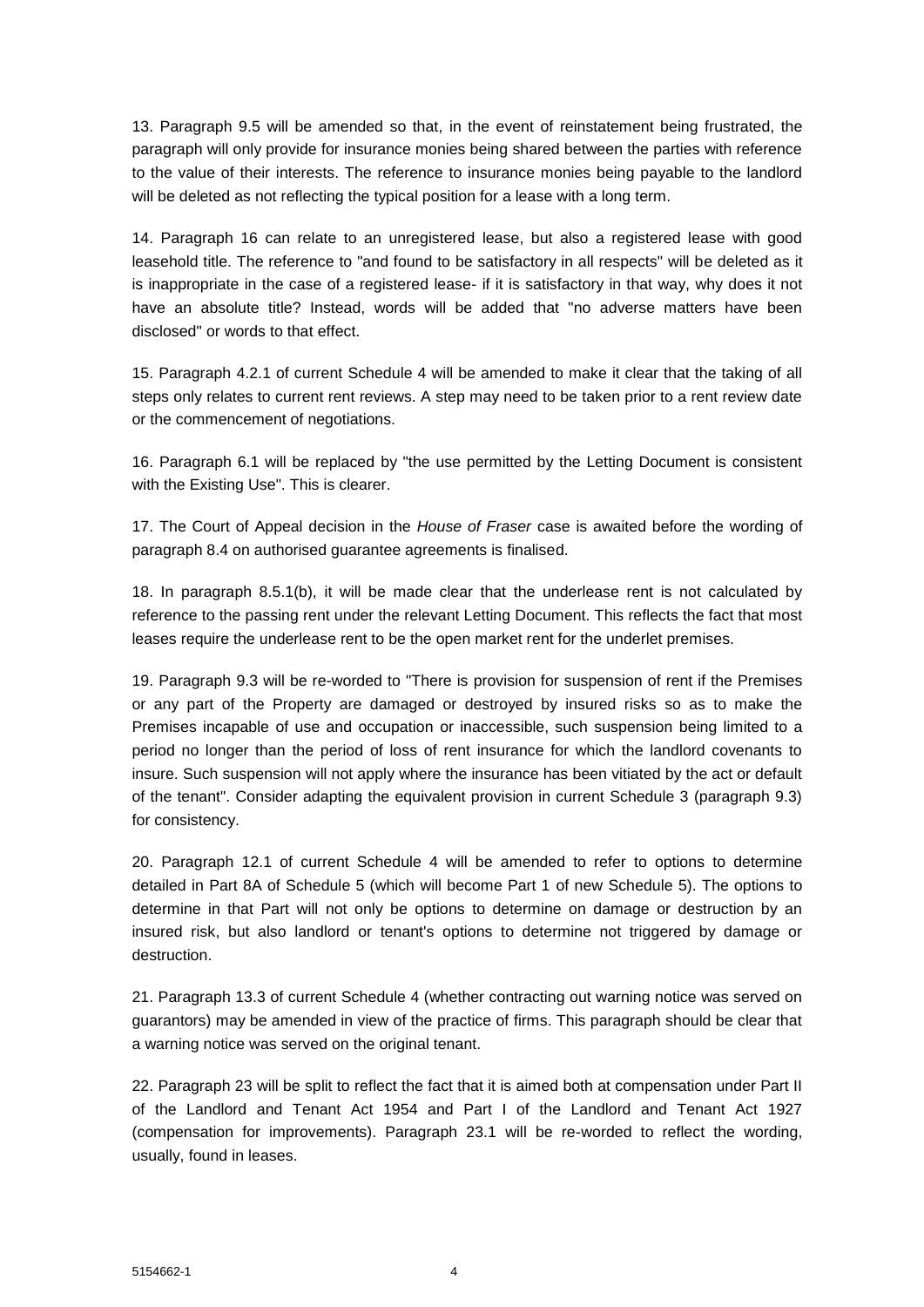23. There will be a new statement in new Schedule 5 that the tenant is required to yield up the Premises with vacant possession and in compliance with the repair/decoration covenants in the relevant Letting Document.

24. Part 8A of Schedule 5 (which will become Part 1 of new Schedule 5) will not only ask for the amount of the initial rent deposit, but also the current deposit amount, if different.

On a general note, the Committee awaits the final form of the new Code of Conduct to determine whether any recognition for the Certificate is required from the SRA.

At the Committee meeting, the Chair made some general comments about the approach to the new edition. There will not be an extensive re-write, rather some updating and modest correction. There will, however, be a change in the Certificate's presentation so that each statement will be followed by a space for any disclosure. This has been a much requested change. One concern with this change in approach is the increased risk that a producer of the Certificate unwittingly changes the substantive provisions of the Certificate. Consequently, as a matter of good practice (but not a requirement), when the Certificate is provided to the recipient, it should be accompanied by a blackline comparison document showing changes from the form of Certificate on the CLLS website.

For the new edition "qualifications" will be known as "disclosures" to avoid confusion with other uses of the word "qualification" in the Certificate.

In response to comments about making the Certificate more user-friendly, there will be an alternative Schedule 4 to cater for properties with large numbers of Letting Documents.

There was a brief discussion about whether the provider of the Certificate should advise on the enforceability of provisions, for example, in leases, or instead provide the information in the knowledge that the recipient of the Certificate will take its own professional advice on the Certificate's contents. The almost unanimous view (reflecting previous discussions) was that the latter approach should be adopted. Of course, the provider should not deliberately mislead, but should give sufficient information to enable the recipient's solicitors to then provide to the recipient the legal analysis including on questions of enforceability.

The treatment of "Seller" in the current edition of the Certificate is not entirely satisfactory and this can be improved by requiring the identification of the sources of information that led to the Company's statements (for example, named individuals, replies from the Seller). Consideration will also be given to adding a note to the Questionnaire for the Certificate (found on the CLLS website) reflecting the fact that, where the Company is acquiring the property from the Seller, many of the Company's confirmations in response to the Questionnaire will be only "so far as the Company is aware".

When the drafting process is further progressed, a valuer's views will be sought on the new form of Certificate and how valuers use the Certificate.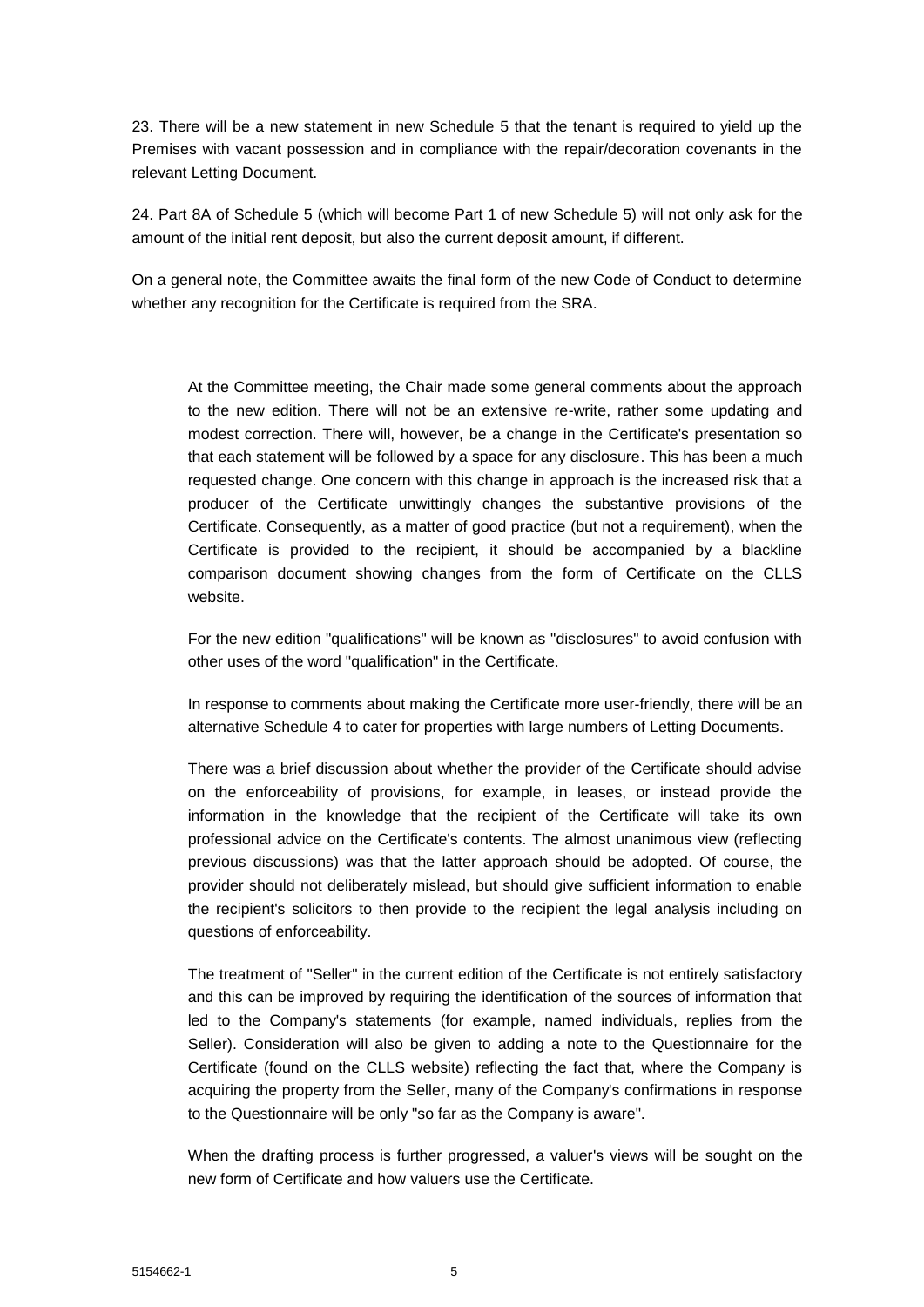The draft of the new Certificate will be updated to reflect the above discussions. The redraft will be circulated to the main PSL groups and also to planning and tax experts for comment.

The CLLS had been approached by Landscape in relation to using technology (not only that offered by Landscape) to promote the use and usefulness of the Certificate. It was considered that further information should be obtained from Landscape on its proposals so that the Committee can consider the matter further.

In due course, the CLLS's report on title (currently, in its third edition) will be reviewed.

## **4. CLLS SERVICE CHARGE PROVISIONS**

The sub-group of the Committee (plus RICS Service Charge Code draftsmen, Peter Forrester and Chris Edwards) have now finalised the CLLS service charge provisions (for a shopping centre and separate provisions for an office building) and, there being no further comment from the rest of the Committee, the provisions will be added to the CLLS website. The proposed new Code has also been finalised and will be launched at the beginning of May 2011.

In view of the Code's reference to the CLLS service charge provisions, press releases (through Lehmann Communications) about the provisions will be timed to coincide with the Code's launch. The provisions will be publicised in RICS's Commercial Property Journal- Warren Gordon has produced a short piece. There may be scope for further joint CLLS/RICS articles on the provisions/Code in property journals and Lehmann will be consulted.

#### **5. LOCALISM BILL**

Reference was made to a couple of aspects of the Localism Bill of concern to real estate lawyers. Section 104 allows local planning authorities to apply to a magistrates' court for a "planning enforcement order" in respect of concealed breaches of planning control, even though the existing 4/10 year time limits for enforcement of planning breaches have elapsed. This could have serious consequences for property owners who were not responsible for the planning breach and had assumed any breach was immune from enforcement.

The other particular concern was that privately held property could be designated "assets of community value". The nomination could be made by a parish council or others. While the owner of the property and others can ask for the decision to be reviewed, the review may be unsuccessful. The effect of such a designation is potential blight on the property in that if the owner wishes to dispose of the property, the relevant "community interest group" must be given the opportunity to bid for the property. This will delay and impact on the owner's desired disposal.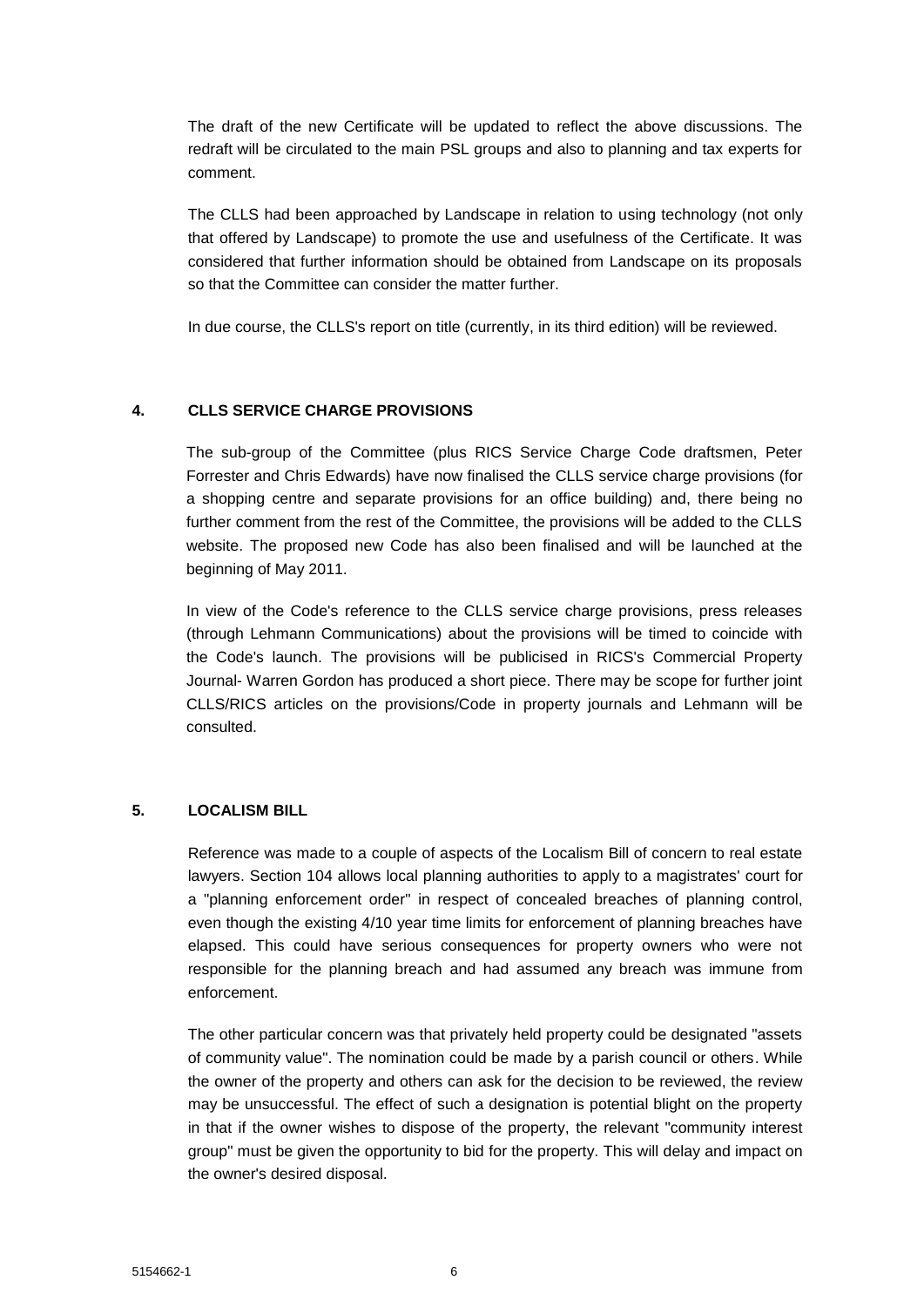# **6. OFT GUIDANCE ON APPLICATION OF COMPETITION LAW TO LAND AGREEMENTS**

The final form of the Office of Fair Trading's guidance on the application of competition law following the revocation of the Land Agreements Exclusion Order is due to be published very shortly. There is not expected to be significant change from the draft guidance.

There was also a brief discussion on the impact of the Groceries Market Investigation (Controlled Land) Order 2010, by which certain land agreements in connection with grocery retailing activities are subject to additional control.

## **7. HMRC NOTE ON SDLT AVOIDANCE SCHEMES**

Mention was made of HMRC's press release in January 2011 in relation to SDLT avoidance schemes. HMRC state that at the time of writing, their assessment is that none of the avoidance schemes that they have fully analysed has the effect the promoters claim – either because the general SDLT provisions do not apply in that way or because the targeted anti-avoidance rule operates to neutralise any tax advantage.

HMRC also state that they are now challenging all schemes which they have identified as being in use and will relentlessly pursue those who deliberately bend or break the rules including, where appropriate, seeking penalties.

HMRC produced the note following a request from the Law Society, who had received many messages from solicitors faced with the dilemma of becoming involved in a scheme with which they felt uncomfortable or losing the conveyancing work.

#### **8. LIGHT GREEN LEASE PROVISIONS**

Much "light green" lease drafting, although well-meaning, has little bite. For that reason, the Committee has, for the moment, decided to defer embarking on a light green lease provisions drafting project, but will continue to monitor the practice in this area.

#### **9. AOB**

- Further enquiries will be made about how the CLLS Construction Law/Land Law committees' joint note on the use of the Contracts (Rights of Third Parties) Act 1999 as an alternative to collateral warranties, is being publicised by Lehmann etc. The note has been added to both committees' webpages.
- The Committee discussed other possible projects. It was considered that, in view of the importance of rights of light issues for developments in the City of London, a rights of light deed/crane oversailing licence would be a useful drafting project